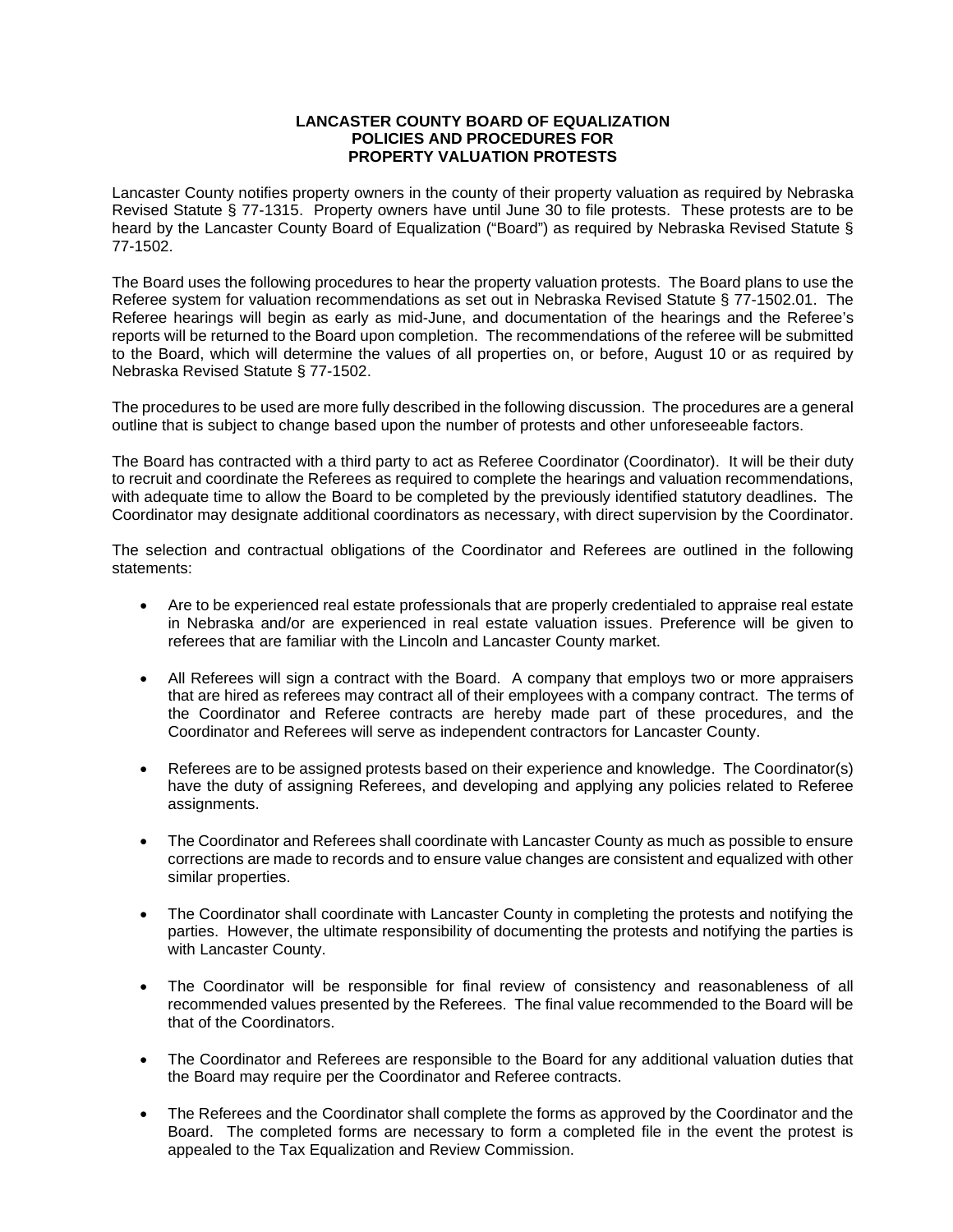**PLEASE NOTE**: Nebraska Revised Statute § 77-1315(2) requires that taxpayers be provided with notice of the taxable value of their property only if that value has changed from the preceding year. If a taxpayer appeals a value for one year and that appeal has not yet been resolved by March 1 of the following year, the value for the latter year will likely not have changed from that of the preceding year, and as a result the taxpayer will likely not receive a value notice for the latter year. In spite of that fact, and irrespective of the ultimate outcome of the original appeal, neither the County Board nor the Tax Equalization and Review Commission will have authority to reduce the value for the latter year unless a separate protest is filed for that year as well.

# **SCOPE OF SERVICES TO BE PERFORMED BY THE REFEREES AND THE COORDINATOR**

In an effort to minimize the cost of services that are to be performed by the Referees, the services are to be limited in nature. The Referees and the Coordinator are to consider the data, information and analysis presented by Lancaster County, and they are to consider all evidence submitted by the protestant. In addition, they are to consider relevant market data available to them, note the date on the proper forms, and make relevant analysis using the data available. The written analysis will generally be limited to the approved Referee's forms. However, in complicated cases the Referees and/or Coordinator can include additional analysis, which will be submitted as part of the official record. The services requested are based on mass appraisal techniques modified only to review the value of an individual property.

The Referee's Report is to be prepared and/or reviewed by an individual acting in the capacity of a disinterested third party in the role of a Referee or Coordinator.

The services related to referees appointed by the Board are exempt from the Nebraska Real Property Appraiser Act pursuant to Nebraska Revised Statute § 76-2221(7). However, as required by the Nebraska Real Property Appraiser Act, each Referee's Report shall include the following disclosure prominently with such report: The opinion of value may not meet the minimum standards contained in the Uniform Standards of Professional Appraisal Practice and is not governed by the Real Property Appraiser Act.

Any opinions or recommendations by the Referees and/or Coordinator should not be used for any purpose or function requiring compliance with any section of either the Uniform Standards of Appraisal Practice or the Nebraska Real Property Appraiser Act. The services rendered by the Referee process are to be utilized only by the Board, or its assigns. The reports are public documents and are available for review once filed in the County Clerk's Office at the conclusion of the Referee System process.

#### **GENERAL POLICIES RELATING TO PROTESTS**

The Lancaster County Board, in its capacity as the Board, has hired real estate professionals as Referees to assist the Board in examining all protests. The purpose of a Referee hearing is to allow the protestant to provide information relating to the value of the property as of January 1 of the relevant tax year. A Referee hearing will be set for each property protested, subject to scheduling and policies of the Board. If a hearing is waived, or is not available, consideration of a protest will be limited to the written documentation submitted with the protest filed. Relevant information will also be provided to the Referee by representatives of Lancaster County.

**Protestants have the responsibility of presenting relevant evidence as to why the assessed value of the protested property should be adjusted. It is not the responsibility of the Referee to appraise each property, but rather to consider the information presented by the protestant and the County and to make a recommendation to the Board. Therefore, it is important that the protestant provide relevant information that supports the requested valuation. Any evidence to be considered by a Referee shall be received by the Lancaster County Clerk within seven days (including weekends and holidays) from the date the protest was submitted if a referee hearing was waived or before the hearing, during the hearing, or within seven days (including weekends and holidays) from the date of a referee hearing. Evidence not timely received will not be considered by the Referee. This deadline will be strictly enforced.**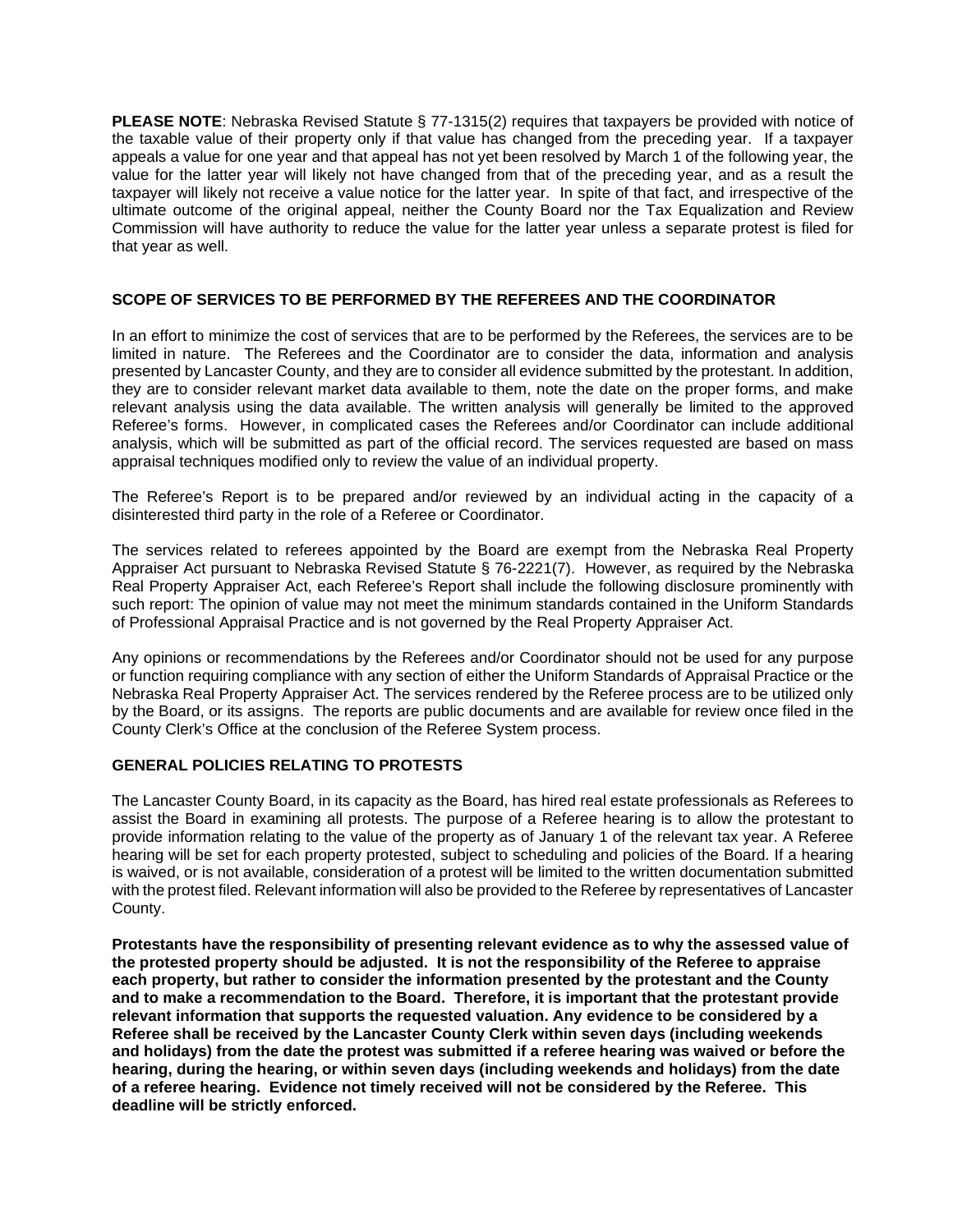Examples of relevant information may include:

- Physical characteristics of the property.<br>• Market sales of similar properties in a sin
- Market sales of similar properties in a similar area, or evidence of a recent "arms-length" sale of the protested property.
- A full and complete copy of an appraisal of the property by a credentialed real estate appraiser, if available.(copy of appraisal must be submitted to be considered)
- Costs of recent construction on the property that affects the value, or costs needed to update or change use, as applicable.
- **Income, vacancy and expense data relating to commercial or investment property.**
- Data showing different land uses or soil types. (Farmland only)
- Discounted cash flow data for development land.
- Any other evidence or data that reflects the market value of the protested property.

Income, vacancy, and expense data relating to a commercial property protest should include summaries of all relevant, and available, data. Verification of data will vary based on availability of data, complexity of the case, and the discretion/requirements of the Referee and Coordinator.

# **GENERAL COMMENTS**

During the protest process, the Referee may request to have a representative from the Lancaster County Assessor's Office inspect the property, *if necessary*, and will review both the information presented by the owner and the existing Assessor's property record and overall classification. The Assessor's Office Staff may propose changes to the property record based on the inspection. The Referee will make a decision based on this information and other relevant market data, as appropriate. The Referee will complete a Referee's Report summarizing the Referee's recommendation. *PLEASE NOTE: The Lancaster County records will be presumed correct unless the Referee requested inspection(s) demonstrate foundation for a change.* 

The referees are to use their experience to interpret the data provided by the owner and Lancaster County. If necessary, referees may also use additional relevant market data to estimate the market value of the property.

Questions related to the data, analysis, and methodology of the Lancaster County Assessor's Office's assessment process should be directed to that Office and are not part of the property valuation protest process.

Any protest in which a Referee or any agent, employee, or business associate of Referee is involved on behalf of the protestant and related to the protest under review, either directly or indirectly, in any advisory, professional, or other capacity, shall not be heard by the involved Referee. In such cases, the Referee shall immediately declare a conflict of interest and shall inform the taxpayer that he or she will, at the discretion of the Coordinator, have the protest heard by a disinterested Referee, by the Coordinator, or directly by the Board pursuant to the provisions of Nebraska Revised Statute § 77-1502.

In addition Referees and the Coordinator are to declare a conflict of interest on all protests for which they have provided real estate services within the last three years that may be perceived to create a conflict of interest and on all protests in which they may have, or may be perceived to have, a personal conflict.

NOTE: With prior approval of the Coordinator, the parties may waive any conflict of interest, and any such waivers shall be part of the record.

All appraisals offered as evidence are to be accepted by the referee. The appraisal is to be correlated by the referee and weighted based upon the relevance of the data. Older appraisals may be considered with diminished weight, depending on the market conditions and the experience of the referee.

If a hearing is scheduled, owners or their representatives will be allowed time to present the data or information provided ahead of time at the hearing. Generally this will be 15 minutes for residential use properties, 30 minutes for agricultural use properties and 45 minutes for commercial use properties. In complex cases the Referee or Coordinator has discretion to allow additional time.